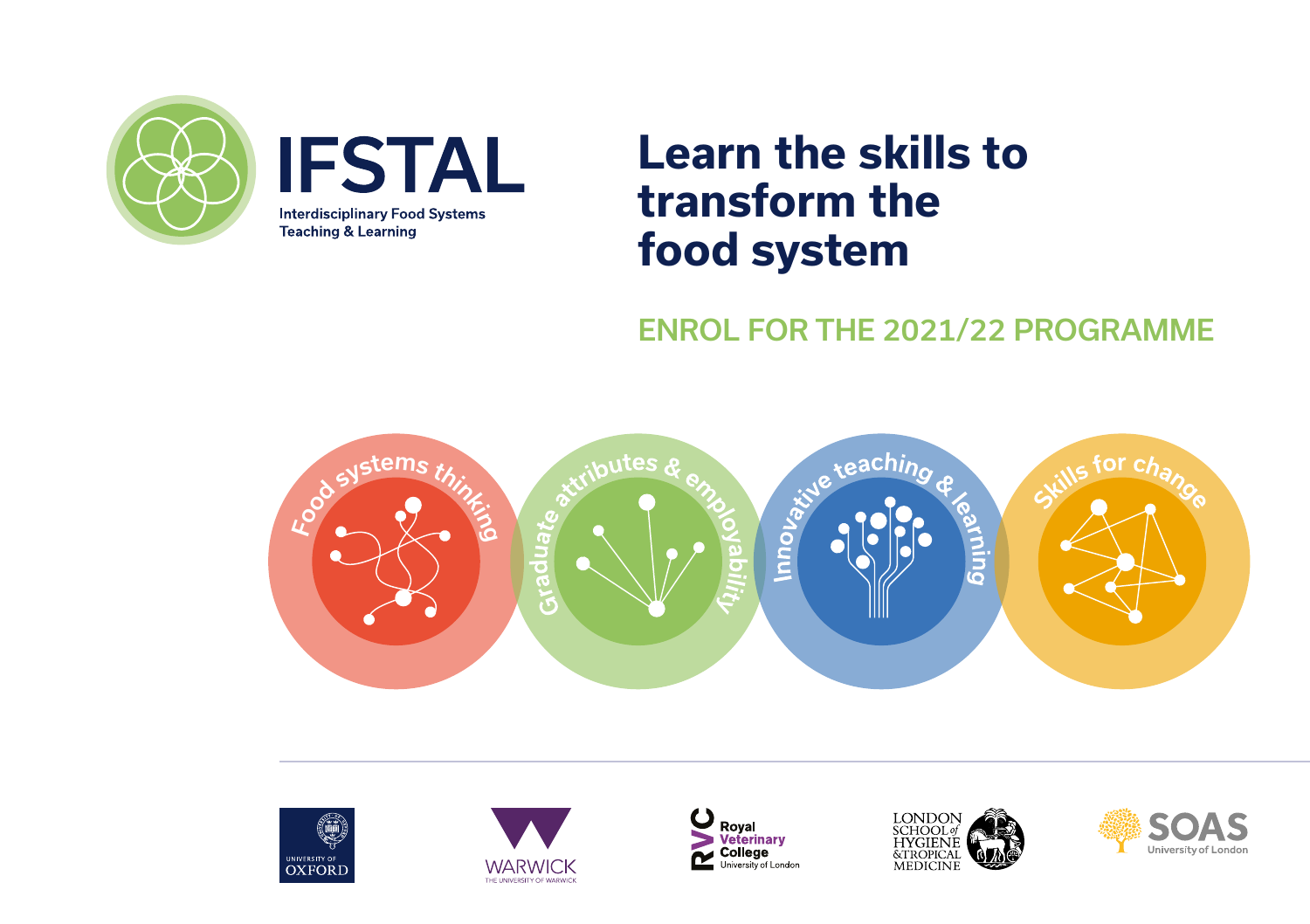### **Gain new perspectives and invaluable skills**

The Interdisciplinary Food Systems Teaching and Learning (IFSTAL) programme helps students from different disciplines and backgrounds gain skills and connections that can support food system transformation. Many IFSTAL alumni have gone on to work in food-related careers around the world. In response to COVID-19, the 2020 IFSTAL Summer School was held as an online event in July 2021 with great success. Building on this dynamic, well-received experience, the 2021/22 programme will launch with online workshops. IFSTAL's face-to-face events will return when it is deemed safe to run them.

All the workshops are carefully planned to be highly interactive and deliver a range of perspectives.

#### **Who is IFSTAL for?**

The programme is free and open to all postgraduate students enrolled at one of our partner institutions. Interested undergraduate students are welcome to apply to your Education Coordinator – see page 4 for details.

**"Taking a systems** approach is about thinking broadly not narrowly and, in the end, it will put the organisation in a much better place to deal with the challenges that are coming in the future. $\prime\prime$ 

> IFSTAL Workplace partner



#### **Nadine Aschauer** MSc Life Sciences University of Warwick

IFSTAL excels with expertise in food systems thinking and fosters career development - a unique experience not to be missed!



#### **Vicente Macia-Kjaer** MA Anthropology of Food SOAS, University of London

At the summer school we applied the strategies and frameworks we had learned to current food systems challenges and had the chance to share our ideas with government and civil society organisations.



#### **Chloe Dedryver** MSc Public Health LSHTM, University of London

I am grateful to IFSTAL for helping me build professional connections in the food policy and advocacy space.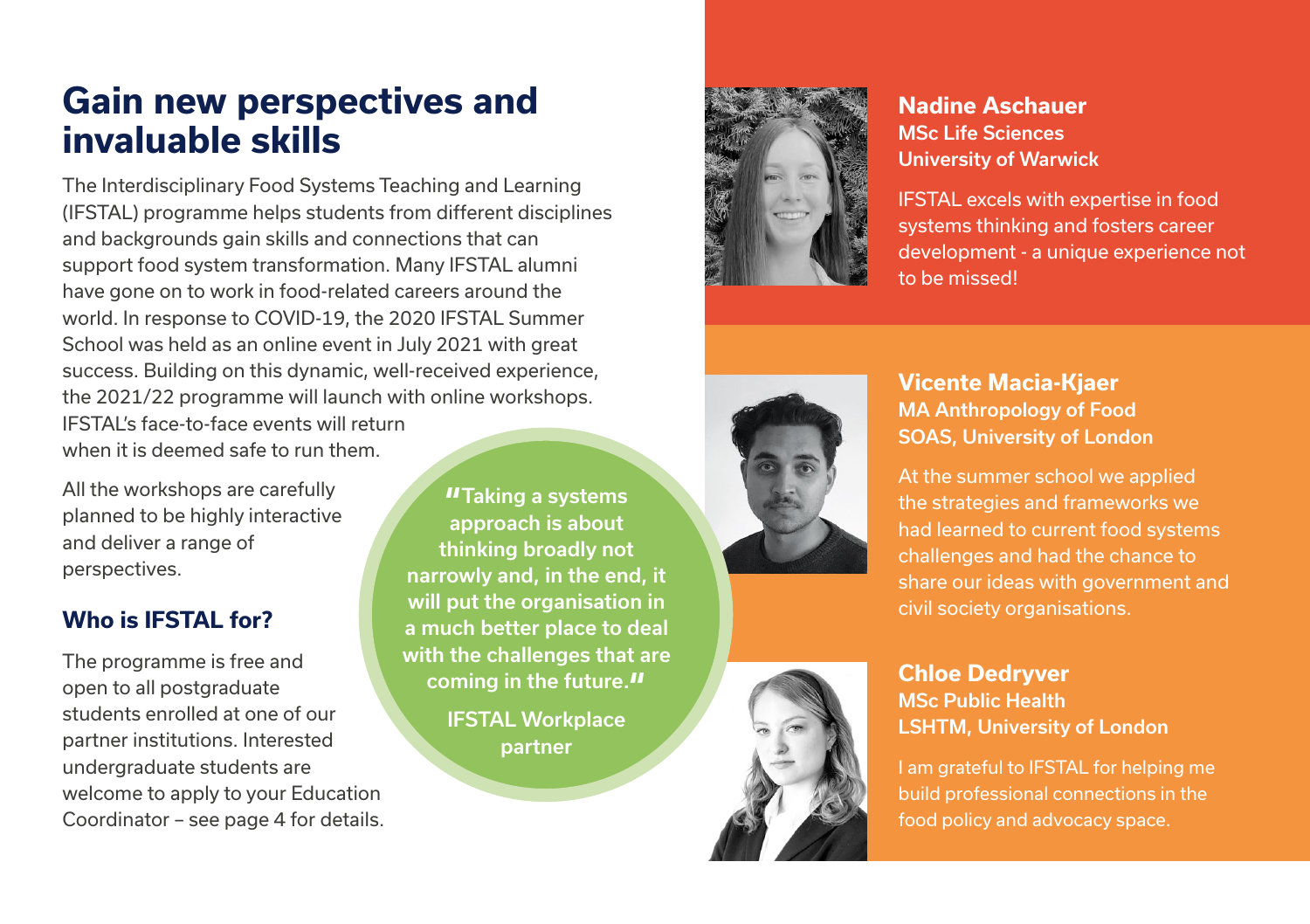#### **Join a global community of interdisciplinary thinkers**

- **•** Engage in a programme of cutting-edge, flexible, online units on food systems thinking and methodologies, complemented by workshops.
- **•** Join our diverse community of more than 1,800 food systems thinkers. Our global network includes students, alumni and workplace professionals.
- **•** Connect with those working on real life food system challenges in a variety of organisations.
- **•** Interact with students from across our partner institutions in interdisciplinary, team-based challenges.
- **•** Develop future-focused skills in working and collaborating online.
- **•** Enhance your CV, develop a range of food systems skills and gain opportunities for work and dissertation placements, internships and more.

#### **How can I benefit from participating in IFSTAL?**

The curriculum is designed to help you develop a range of skills and knowledge above and beyond those you would normally acquire from your studies. IFSTAL will help you become:

- **•** An imaginative and critical food systems thinker
- **•** A well-informed and knowledgeable employee
- **•** A creative and active collaborator and learner
- **•** An engaged and informed professional able to effect change
- **•** A confident and flexible communicator



#### **Justine Pearce** PhD, RVC University of London

IFSTAL has taught me valuable methods to successfully apply both systemic and interdisciplinary thinking to a variety of complex problems. It has allowed me to look at my research from new perspectives as well as develop the necessary skills to pursue a career in policy.



#### **Nadja Yang** DPhil Engineering Science, University of Oxford

IFSTAL was the only fruitful course that I took during my 1st DPhil year as its online format was perfect during the pandemic! Not only did I learn much about food systems thinking that prepares me for my bio economy research, but I could form lifelong friendships there.